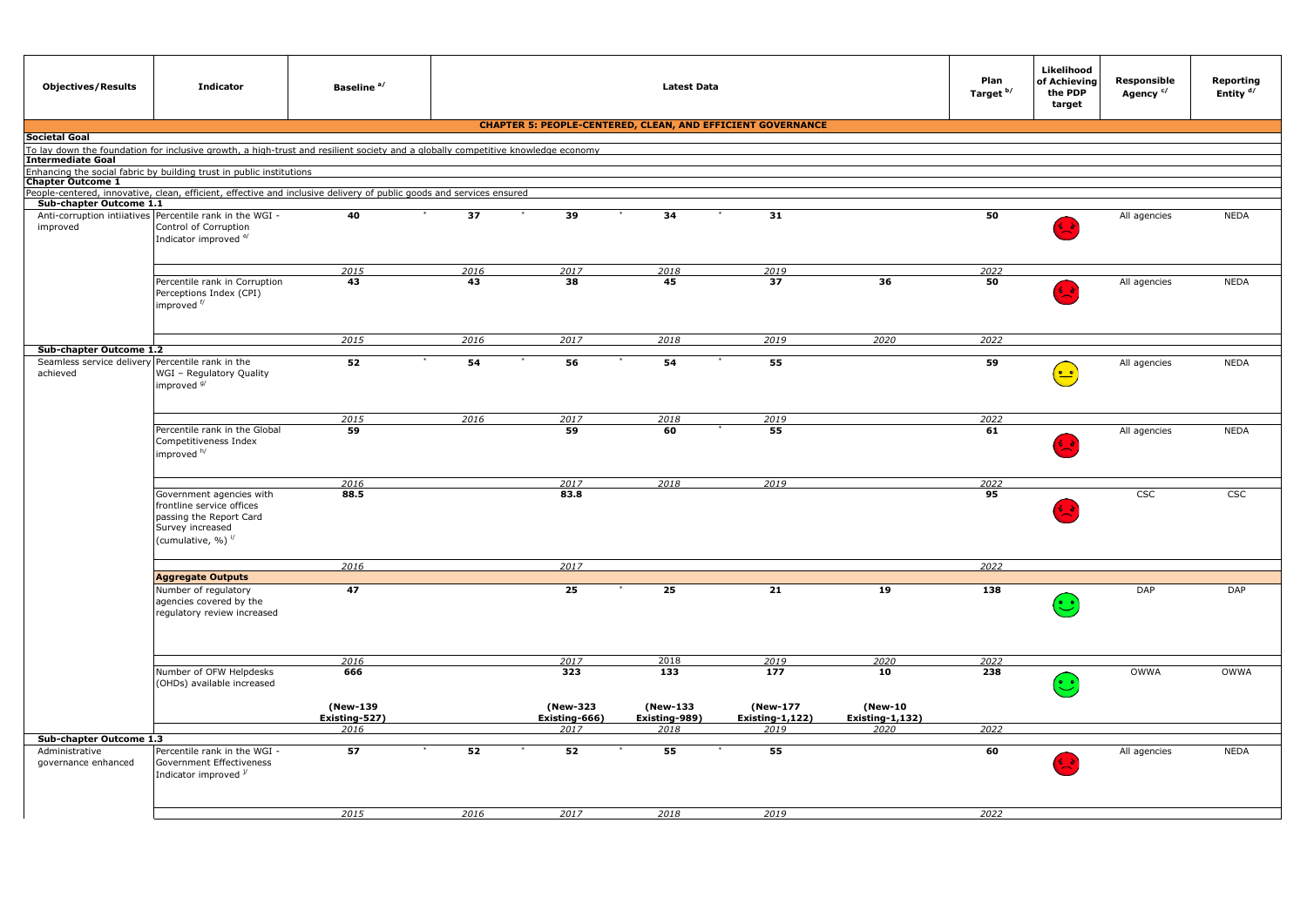| <b>Objectives/Results</b>                | <b>Indicator</b>                                                                                                        | Baseline <sup>a/</sup>                                                                                                                         |      |             | Latest Data |                                                                    |             | Plan<br>Target b/ | Likelihood<br>of Achieving<br>the PDP<br>target                    | Responsible<br>Agency <sup>c/</sup> | Reporting<br>Entity <sup>d/</sup>                                                  |
|------------------------------------------|-------------------------------------------------------------------------------------------------------------------------|------------------------------------------------------------------------------------------------------------------------------------------------|------|-------------|-------------|--------------------------------------------------------------------|-------------|-------------------|--------------------------------------------------------------------|-------------------------------------|------------------------------------------------------------------------------------|
|                                          |                                                                                                                         |                                                                                                                                                |      |             |             | <b>CHAPTER 5: PEOPLE-CENTERED, CLEAN, AND EFFICIENT GOVERNANCE</b> |             |                   |                                                                    |                                     |                                                                                    |
|                                          | <b>Aggregate Outputs</b>                                                                                                |                                                                                                                                                |      |             |             |                                                                    |             |                   |                                                                    |                                     |                                                                                    |
|                                          | Rightsizing the National<br>Government Act of 2017<br>passed                                                            | $\mathbf 0$                                                                                                                                    |      | $\mathbf 0$ | $\pmb{0}$   | $\overline{\mathbf{0}}$                                            | $\mathbf 0$ | 1                 | るる                                                                 | <b>DBM</b>                          | Committee on<br>Rightsizing the<br>National<br>Government (OES,<br>DBM, NEDA, CSC, |
|                                          |                                                                                                                         | 2016                                                                                                                                           |      | 2017        | 2018        | 2019                                                               | 2020        | 2022              |                                                                    |                                     |                                                                                    |
|                                          | Proportion of LGUs adopting<br>PFM improvement measures<br>(cumulative, %)                                              | 80                                                                                                                                             |      | 92          | 93          | 99.87                                                              | 98.54       | 90                | $(\ddot{\mathbin{\smash\cdot}})$                                   | <b>DBM</b>                          | DBM                                                                                |
|                                          |                                                                                                                         | 2016                                                                                                                                           |      | 2017        | 2018        | 2019                                                               | 2020        | 2022              |                                                                    |                                     |                                                                                    |
| Sub-chapter Outcome 1.4                  |                                                                                                                         |                                                                                                                                                |      |             |             |                                                                    |             |                   |                                                                    |                                     |                                                                                    |
| Citizenry fully engaged<br>and empowered | Percentile rank in the<br>Worldwide Governance<br>Indicators (WGI)-Voice and<br>Accountability Indicator<br>improved k/ | 51                                                                                                                                             | 51   | 49          | 48          | 47                                                                 |             | 60                |                                                                    | All agencies                        | <b>NEDA</b>                                                                        |
|                                          |                                                                                                                         | 2015                                                                                                                                           | 2016 | 2017        | 2018        | 2019                                                               |             | 2022              |                                                                    |                                     |                                                                                    |
|                                          | Open Budget Index (OBI)<br>score improved V                                                                             | 64                                                                                                                                             |      | 67          | 67          | - 76                                                               |             | 71                | $\left(\begin{smallmatrix}\bullet&\bullet\end{smallmatrix}\right)$ | All agencies                        | <b>NEDA</b>                                                                        |
|                                          |                                                                                                                         | 2015                                                                                                                                           |      | 2017        | 2018        | 2019                                                               |             | 2022              |                                                                    |                                     |                                                                                    |
|                                          | <b>Aggregate Outputs</b>                                                                                                |                                                                                                                                                |      |             |             |                                                                    |             |                   |                                                                    |                                     |                                                                                    |
|                                          | Number of voters' education<br>and information campaigns<br>conducted increased m/                                      | 147                                                                                                                                            |      | 55          | 64          | 262                                                                | 41          | 416               | $\bullet$                                                          | COMELEC                             | COMELEC                                                                            |
|                                          |                                                                                                                         | 2016                                                                                                                                           |      | 2017        | 2018        | 2019                                                               | 2020        | 2022              |                                                                    |                                     |                                                                                    |
|                                          |                                                                                                                         | Percentage of PCMs with the required <sup>n/</sup> NGO representation in the Local Development Council (including ARMM) increased (cumulative) |      |             |             |                                                                    |             |                   |                                                                    |                                     |                                                                                    |
|                                          | Provinces                                                                                                               | 95                                                                                                                                             |      | 99          | 95          | 98                                                                 |             | 100               | $(\cdot)$                                                          | DILG                                | DILG                                                                               |
|                                          |                                                                                                                         | 2016                                                                                                                                           |      | 2017        | 2018        | 2019                                                               |             | 2022              |                                                                    |                                     |                                                                                    |
|                                          | Cities                                                                                                                  | 98.6                                                                                                                                           |      | 95          | 92          | 93                                                                 |             | 100               |                                                                    | DILG                                | DILG                                                                               |
|                                          |                                                                                                                         | 2016                                                                                                                                           |      | 2017        | 2018        | 2019                                                               |             | 2022              |                                                                    |                                     |                                                                                    |
|                                          | Municipalities                                                                                                          | 95.6                                                                                                                                           |      | 87          | 84          | 93                                                                 |             | 98                |                                                                    | <b>DILG</b>                         | <b>DILG</b>                                                                        |
|                                          |                                                                                                                         | 2016                                                                                                                                           |      | 2017        | 2018        | 2019                                                               |             | 2022              |                                                                    |                                     |                                                                                    |
|                                          | All NGAs fully complying with<br>the Transparency Seal<br>(cumulative, %)                                               | 97                                                                                                                                             |      | 67          | 75          | 88                                                                 | 86          | 100               |                                                                    | <b>DBM</b>                          | DBM                                                                                |
|                                          |                                                                                                                         | 2016                                                                                                                                           |      | 2017        | 2018        | 2019                                                               | 2020        | 2022              |                                                                    |                                     |                                                                                    |
|                                          | Provinces                                                                                                               | Number of PCMs fully disclosing financial documents to the public (cumulative)<br>62                                                           |      | 66          | 73          | 76                                                                 | 67          | 65                |                                                                    |                                     | DILG                                                                               |
|                                          |                                                                                                                         |                                                                                                                                                |      |             |             |                                                                    |             |                   | $(\ddot{\mathbb{C}})$                                              | DILG                                |                                                                                    |
|                                          |                                                                                                                         | 2016                                                                                                                                           |      | 2017        | 2018        | 2019                                                               | 2020        | 2022              |                                                                    |                                     |                                                                                    |
|                                          | Cities                                                                                                                  | 116                                                                                                                                            |      | 127         | 104         | 143                                                                | 131         | 122               | $(\odot)$                                                          | DILG                                | DILG                                                                               |
|                                          |                                                                                                                         | 2016                                                                                                                                           |      | 2017        | 2018        | 2019                                                               | 2020        | 2022              |                                                                    |                                     |                                                                                    |